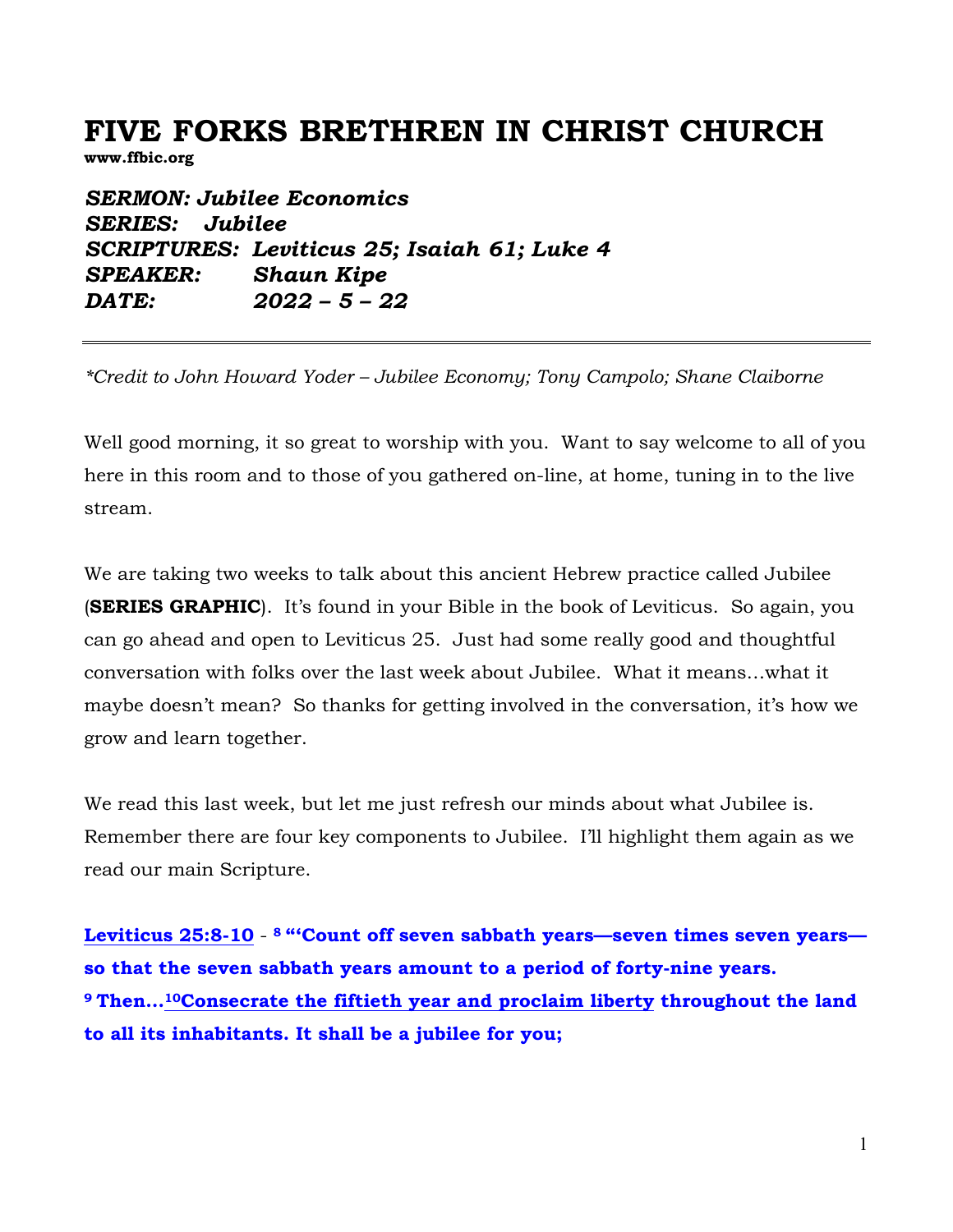Jubilee was to happen every 50th year as a time of extravagant "liberty." Specifically for the Jews, it meant **freeing slaves** and **canceling debts**. That's two of the key components. Continue reading…

# **…do not sow and do not reap what grows of itself or harvest the untended vines. 12 For it is a jubilee and is to be holy for you; eat only what is taken directly from the fields.**

Component three of Jubilee was **allowing the land to rest**. Don't plant or harvest crops in the Jubilee year. And then finally,

#### **<sup>13</sup> "'In this Year of Jubilee everyone is to return to their own property.**

We talked about this idea last week…but the idea here is **give back all land,** that had been bought or sold during this 50 year period, **to the original owner**.

And we said that at least part of what is going on here, in this fourth key component of Jubilee is a "re-thinking of ownership and possessions." For the Jews the idea behind this command was a reminder that **everything** you own/have **belongs to God**.

The first step in acquiring the Jubilee mindset is coming to understand in a radical way, that…our money, our house, our resources, our property, our retirement savings…my running shoes, my closet, my pantry…all of this really belongs to God. And until I begin to see my possessions in that way…I will not have the Kingdom of Jesus "Jubilee" mindset.

This morning we want to take a look at the three other key components of Jubilee and begin to wrestle with how they apply in our lives today, ok?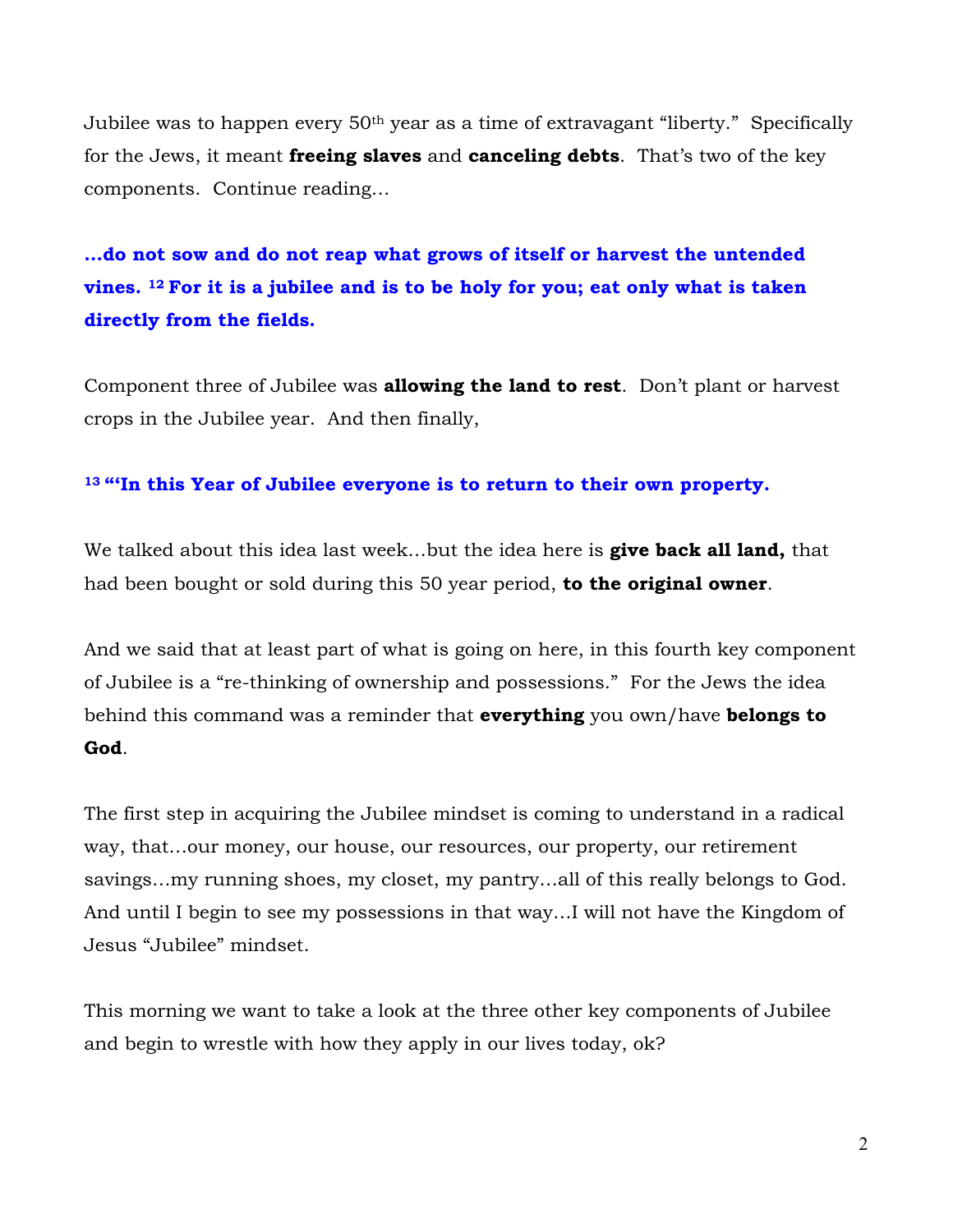Keep in mind…we don't apply Jubilee "flatly" or literally because we live in a different culture today. But there are **principles and values found in Jubilee, that are valid and applicable in our lives today**. In fact, Jesus claimed that these principles and values of Jubilee would be one of the primary distinctives of his Kingdom!

**Luke 4 - <sup>18</sup> "The Spirit of the Lord is on me, because he has anointed me to proclaim good news to the poor. He has sent me to proclaim freedom for the prisoners and recovery of sight for the blind, to set the oppressed free, <sup>19</sup> to proclaim the year of the Lord's favor."[f]**

What we discover is that the principles of Jubilee are fulfilled in Jesus and his way of life. And so we need to wrestle with how this ancient practice, applies in our lives…even if it makes us uncomfortable.

So here we go let's take a look at this idea of

**I. Allowing the land to rest…**

**…do not sow and do not reap what grows of itself or harvest the untended vines. 12 For it is a jubilee and is to be holy for you; eat only what is taken directly from the fields.**

What we find then in this Jubilee stipulation is

#### **A. The ecological aspect of our faith.**

Don't ravage the physical earth, instead you should care for the earth. Did you know that the earth, the land, physical creation, plants and animals matter to God?

It's interesting sometimes when we go to Scripture, I think we immediately go looking for spiritual truth. And there is definitely plenty of that and even some of that here in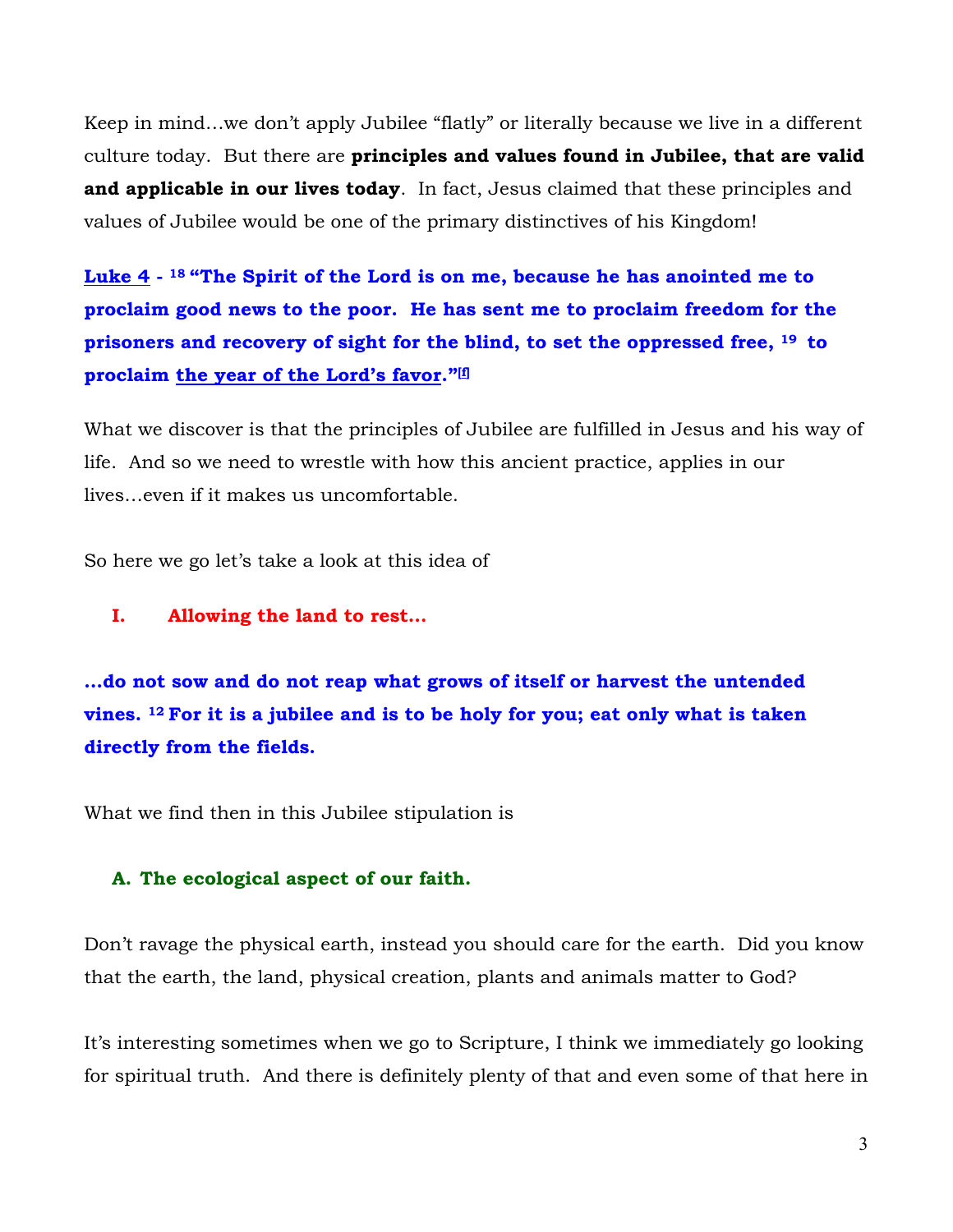this Jubilee concept. But at a very basic level, this component of Jubilee is related simple biology, farming, care of the earth and God's creation.

Qualifier I am not a farmer or biologist, but to the best of my understanding, the idea of letting the land rest for a year — particularly in the era before synthetic fertilizers and mechanized agriculture — was crucial to ensuring that the land remained healthy and productive year after year.

Many farmers put this Jubilee principle into practice using a similar idea called **"crop rotation".** This is when farmers plant different crops, sequentially, in the same plot of land. For example, say a farmer has planted a field with corn one year. When the corn harvest is finished, the next year he might plant beans. Because corn consumes a lot of nitrogen and beans return nitrogen to the soil.

Crop rotation improves soil health, optimizes the nutrients in the soil. Crop rotation even combats pest and weed pressure.

In an era before this kind of biological understanding of the earth and other ways of fertilizing the soil…you would just allow the land rest. To "catch it's breath". There is an ecological or environmental concern to our faith.

And this should not come as a surprise to us because there are references all throughout Scripture related to God's concern for the health and vitality of His physical creation.

From the very beginning…

### **Genesis 2:15 - The LORD God took the man and put him in the Garden of Eden to work it and take care of it.**

One of the very first and primary responsibilities of humanity in the Bible is to care for God's creation!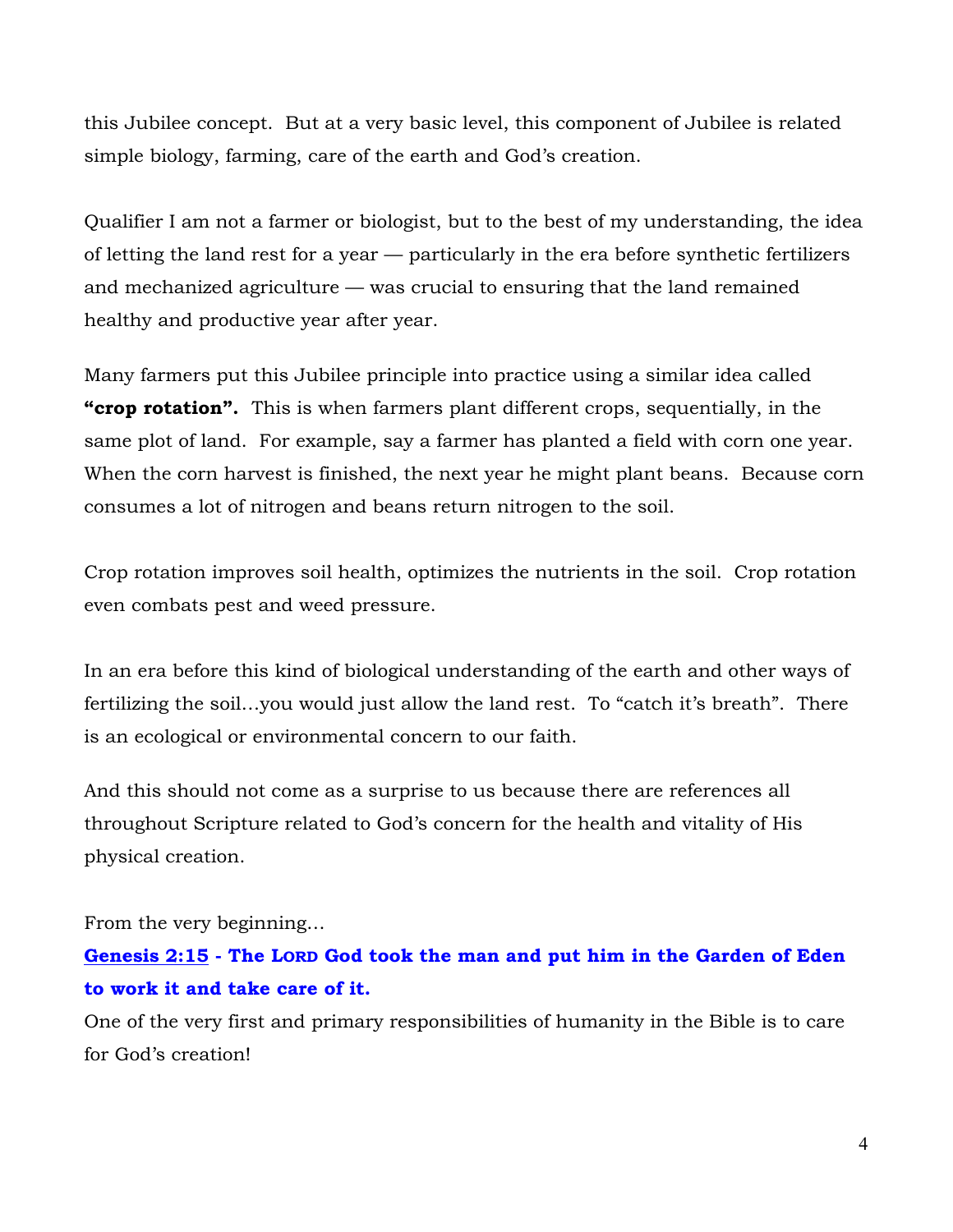The Prophet Isaiah writes **- "the mountains and hills will burst into song before you, and all the trees of the field will clap their hands."**

They physical creation speaks of God's grandeur. It worships Him.

Paul writes that **"since the creation of the world God's invisible qualities, his eternal power and divine nature are clearly seen being understood from what has been made."** (He's saying the physical creation gives evidence to God's existence and character!) Paul goes on to say later on…

**"creation itself groans, like a woman in childbirth, awaiting it's own redemption...**" Did you know that? I've found so often, some poor theology in Christians about the physical earth and where it's headed. Some people seem to think that the earth is gonna be incinerated at the end of time and we'll all go live in Heaven. We don't have time to delve into that conversation today, but that is simply not what the Bible teaches. The Bible actually teaches that the earth is gonna be redeemed, renewed itself into eternity.

Jesus made references to creation care, all throughout his own teaching…that **"God clothes the flowers in the field and feeds the birds of the air…"**

The great evangelist Billy Graham has a great statement about this, he once said…

**Why should we be concerned about the environment? It isn't just because of the dangers we face from pollution, climate change, or other environmental problems—although these are serious. For Christians, the issue is much deeper: We know that God created the world, and it belongs to Him, not us. Because of this, we are only stewards or trustees of God's creation, and we aren't to abuse or neglect it. The Bible says, "The earth is the Lord's, and everything in it, the world, and all who live in it" (Psalm 24:1).**

*When we fail to see the world as God's creation, we will end up abusing it. Selfishness and greed take over, and we end up not caring about the environment or the problems we're creating for future generations.*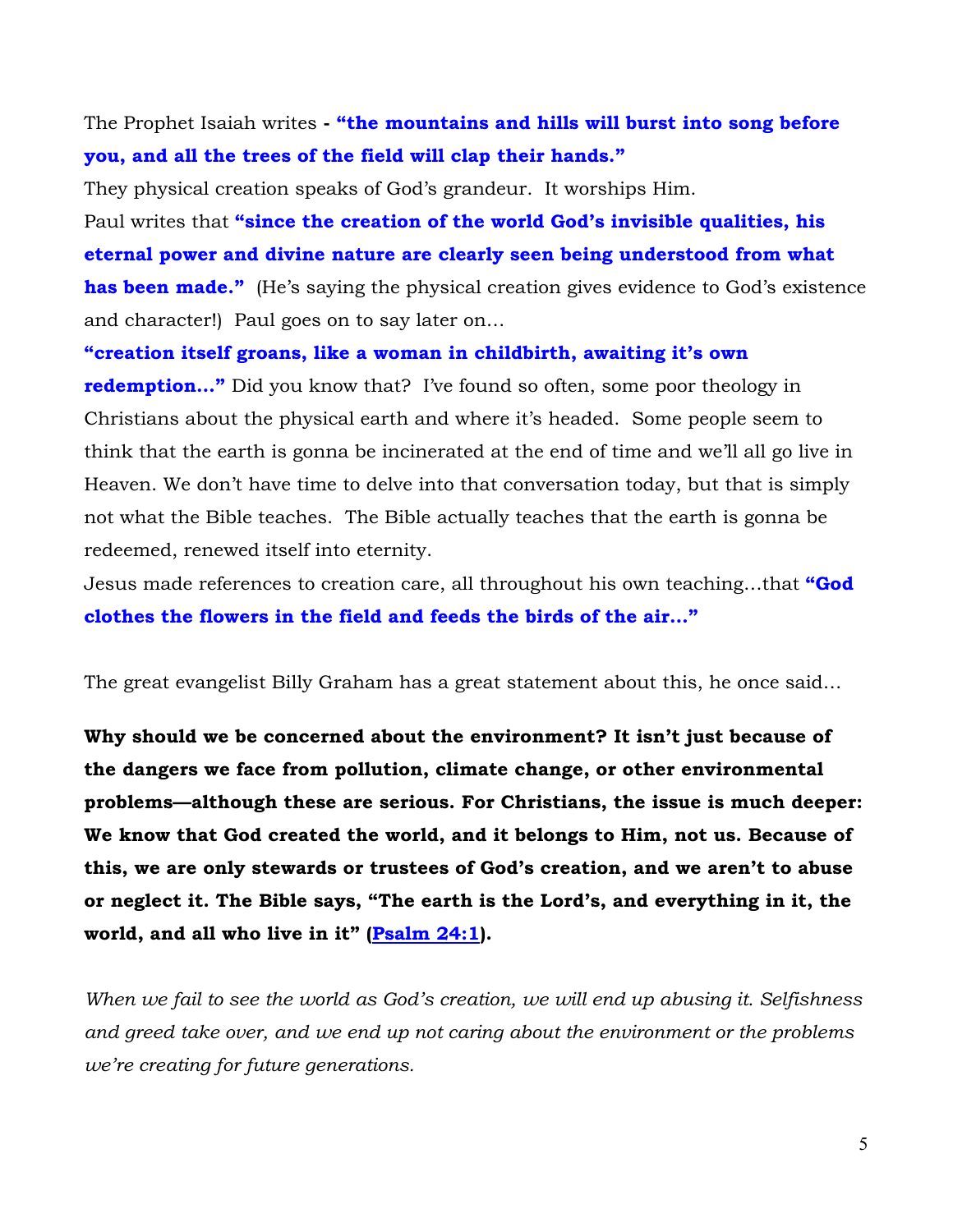Author Tony Campolo says this about this Jubilee component…

*"It is the concept of environmental responsibility. If you're not an environmentalist, you've missed out on a dimension of the Christian faith, for God calls us to take care of the earth, to give the earth a chance to come back to its full glory. You must be an environmentalist if you're going to follow the full teaching of God."* (Tony Campolo)

I know sometimes this conversation about creation care and environmental responsibility get's politicized and becomes a political debate topic.

In fact, I was reading about this, on this particular issue, studies show that the strongest predictor of whether we accept the scientific consensus is not how much science we know or how religious we are, it is where we fall on the political spectrum. That for many of us, when it comes to the physical creation, we just turn it into a political debate topic.

Sadly, both political parties have often failed to live up to the Biblical standard of creation care. Those political debates are usually unthoughtful and unhelpful for everyone involved. Usually nobody is actually listening to each other, a lot people just trying to win arguments. So, stay out of the political debate. And instead, my encouragement to you is to start becoming informed about what is really happening with our physical world and how your lifestyle is impacting it, because it's actually God's physical world and he told us to care for it.

There are some other great resources out there, that I'd be happy to point you to as you begin your own exploration of this topic.

I'll give you an example.

Do you love the incredible diversity you see in nature, plants and animals? The diversity of flowers in a meadow, butterflies in a tropical forest, fish in a coral reef, or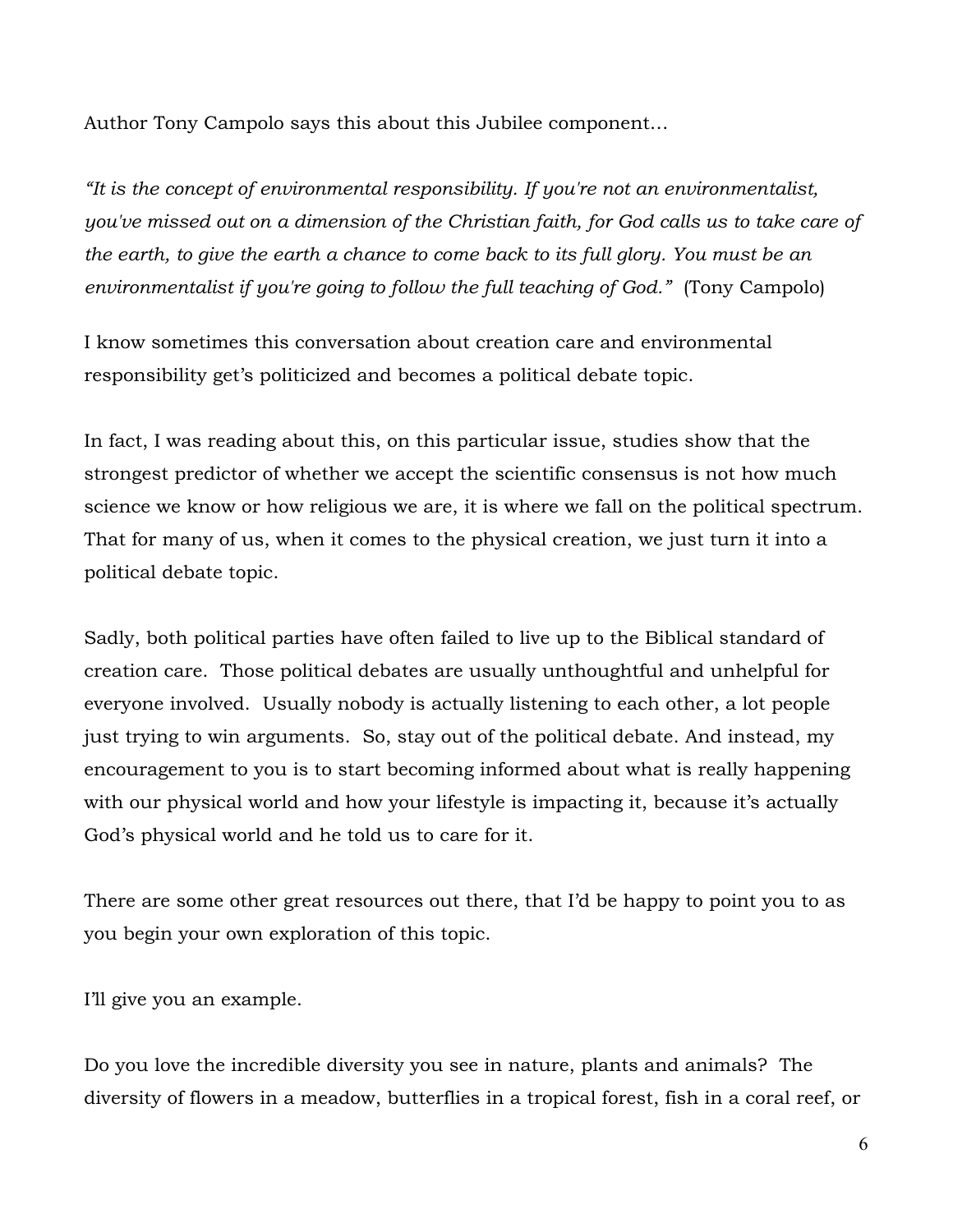even birds at a backyard feeder? Richard Lindroth is a PHD professor of Ecology and a follower of Jesus. He's written an article that talks about the noticeable decrease in biodiversity in our world…this refers to the number of different kinds of plants, animals, bacteria and fungi in the world. And he talks about the human impact on this decrease in biodiversity. In other words, because of our lifestyles…species are becoming extinct at a much higher rate. The Natural rate of extinction is estimated to be about 1-5 species per year. Today it is estimated that the current rate of extinction is 1,000-10,000 times that. On average one species goes extinct every hour because of the human life-style impact on our physical world. Let me rephrase that…on God's world that we humans have been tasked with caring for. But most of us are simply unaware, just living our lives.

Have you considered some of these things before?

## **What is water conservation and how does taking shorter showers, or not letting the water run while brushing your teeth impact the earth?**

**What are the benefits/advantages/disadvantages of recycling?** Most of what resides in our nation's landfills is plastic, which comes from food, water, and personal hygiene containers that we throw out.

#### **How does pollution and waste impact the**

#### **earth…atmosphere…oceans…forests…wildlife?**

**How do gas emissions from our vehicles or industries effect the environment?** 

There are 7 billion people on the earth today, the way we live in this world effects the physical environment and **we should know about it and care about it because God does.**

According to Jubilee we can't just live our lives based on comfort, or winning political debates or what seems most profitable or efficient…if it's detrimental to God's creation. God told the Jews to give the land a year to rest…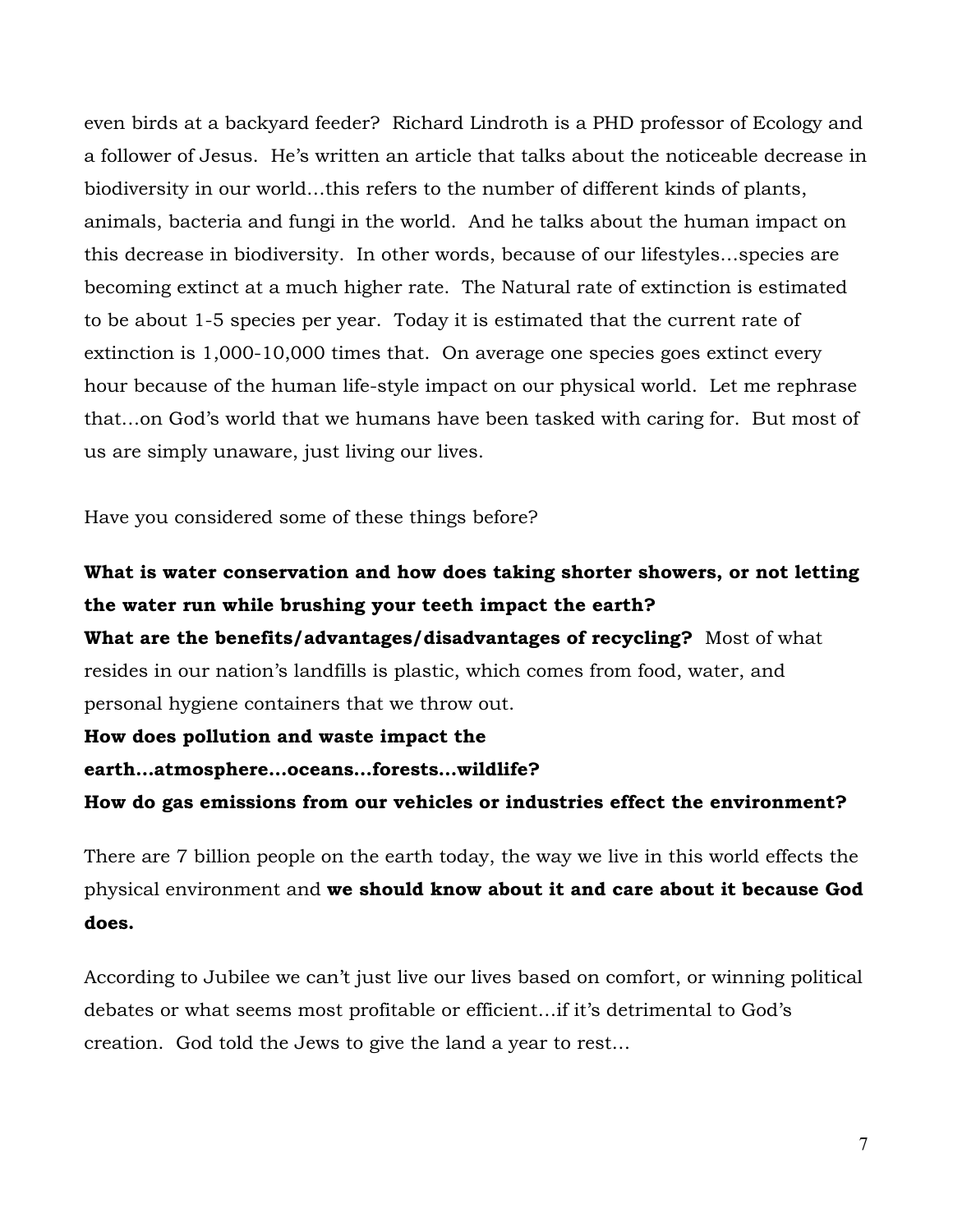My mind isn't intelligent enough to understand how what we do today impacts what the earth will look like into eternity, but what I do know is that there is some kind of connection. From creation onward God has chosen to partner with humanity as caretakers of the earth. We cannot say it doesn't matter how treat this world. We cannot be ignorant of how we live is impacting the earth.

Ok, let's turn and look at the final two Jubilee components. At the heart of Jubilee is

#### **II. A radical economic vision for God's people.**

And in many ways, the final two components are pointing us in the same direction and so I have lumped them together.

#### **A. The release of slaves & the cancellation of debts.**

# **10Consecrate the fiftieth year and proclaim liberty throughout the land to all its inhabitants.**

Yes, Jubilee begins with a call to a new perspective of ownership and possessions. And yes, Jubilee very much has an environmental component…but at the very heart of Jubilee is a radical economic vision. Why do some of have so much while others have so little in our world? Is right? Does God care?

Jubilee was a realization that the world's economy is gonna get messed up because humans are sinful and greedy and selfish. And will lead to all kinds of inequality and separation. The rich will get richer, while the poor get poorer. Some people will have and control an abundance of resources while other human beings die because of a lack of resources and we will find ways to justify it. Humans will enslave and indebt other humans sometimes literally and sometimes in a figurative sense.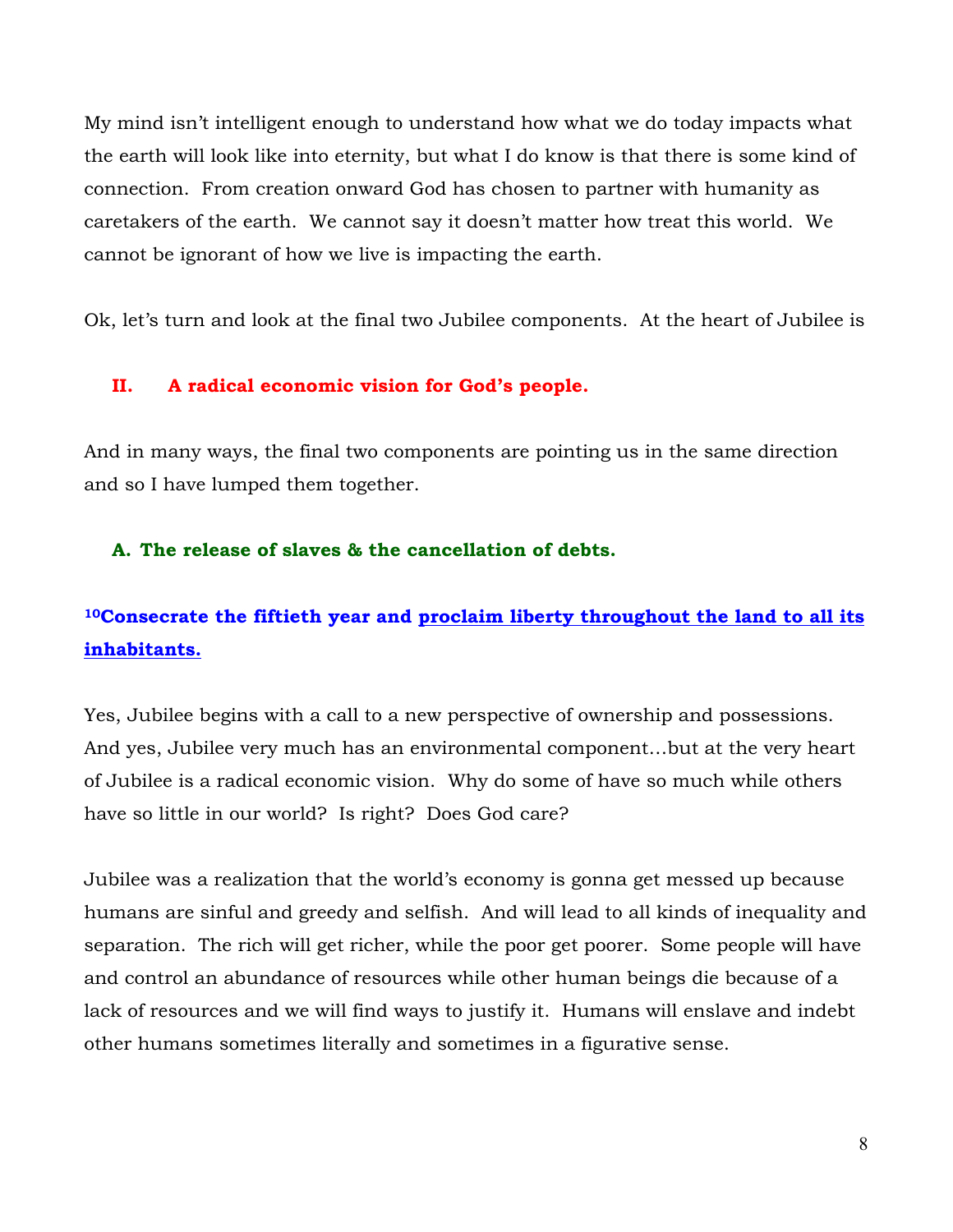Remember last week, we did this visual illustration on the stage about the current state of our world? And we said that *"20% of the worlds population controls 80% of the worlds resources and that means that 80% of the worlds population shares the remaining 20% of the worlds resources."*

Many people live without the necessities of life ("enslaved" or "indebted") because the rest of us are using more than we need.

In fact, some of you will know this… Book of Exodus. Remember when Israel is freed from bondage and slavery in Egypt? Ironically, they are freed from slavery…making bricks to store pharaoh's surplus resources and wealth. God is leading them across the desert and they are hungry and so God provides for them by raining down manna from heaven. And when he does, do you know what one of the first commands God ever gives to his people is?

**Don't take more than you need.** And if you don't take more than you need...there will be enough for everyone! But if you take more than you need, what will happen? Do you remember? It will be filled with maggots.

I've begun to wonder personally if maybe what I need…what some of us need…are some maggots in surplus.

# **"There is enough for everyone's need but not enough for everyone's greed."** (Ghandi)

And again, I realize that this is complicated. It's true that sometimes some people have stuff because they worked hard to earn it and other people don't have stuff because they didn't want to work hard. And if you read Scripture you'll know that God values hard work. Sloth and laziness is condemned in Scripture and is often included in the 7 deadly sins. So, I'm not advocating for laziness and I don't believe in a system of just giving free hand outs that perpetuate that kind of life. BUT,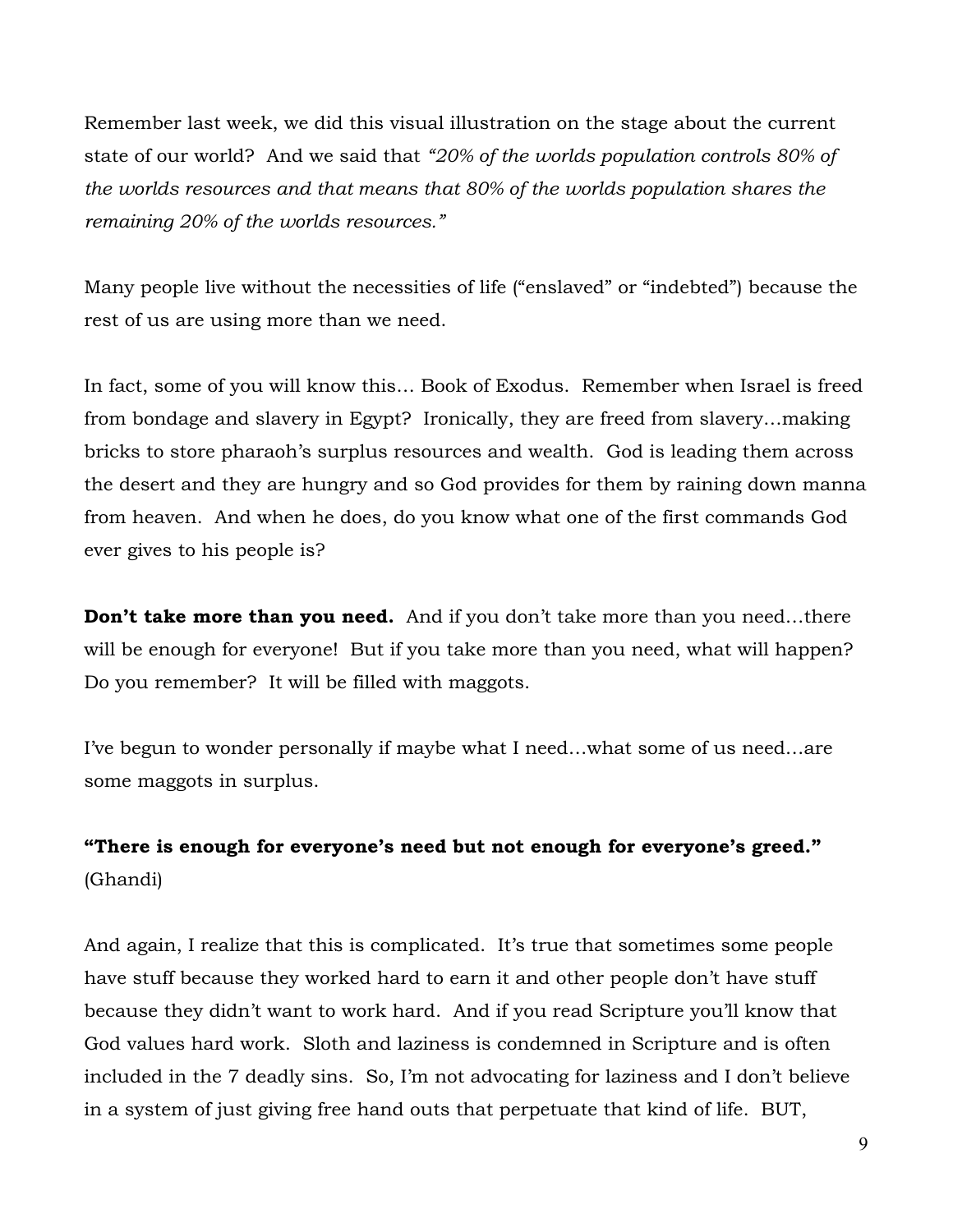BUT…I also know that when I look around this world, there are a lot of people who are doing without, because the rest of us have way more than we need and we're just not doing a very good job of sharing.

It's amazing to think that if we all shared what we have, there would be enough for the entire world.

#### **What does slavery and indebtedness look like in our world today?**

I said last week that Leviticus 25:10 is actually inscribed on the Liberty Bell, which includes the words about **"release of the captives."**

William Lloyd Garrison, abolitionist and publisher of *The Liberator*, seizing upon the verse's true context, re-printed a poem, "The Liberty Bell," in 1844. The poem's potent line **"Ring it, til the slave be free"** was intended as a rebuke against the powers; that despite its inscription, the bell did not proclaim liberty to *all* the inhabitants of the land so long as slavery was allowed to persist.

And while there is a sense in which slavery has been outlawed in our world, I sometimes wonder if in the "world's economic system" slavery still persists just in a dressed up, more modern form so that we civilized folk don't get too uncomfortable. I just wonder if we live in a system where some people work under inhuman conditions, to provide goods and services, for the elite and wealthy and where individuals have no hope ever breaking free from that system and where the debts of certain poor countries are basically set in perpetuity without any hope of ever being paid off.

If you're interested in reading and finding out more about this…there's a great website I recommend called "Free the Slaves" that has some really helpful information…here's one of the statements from their website…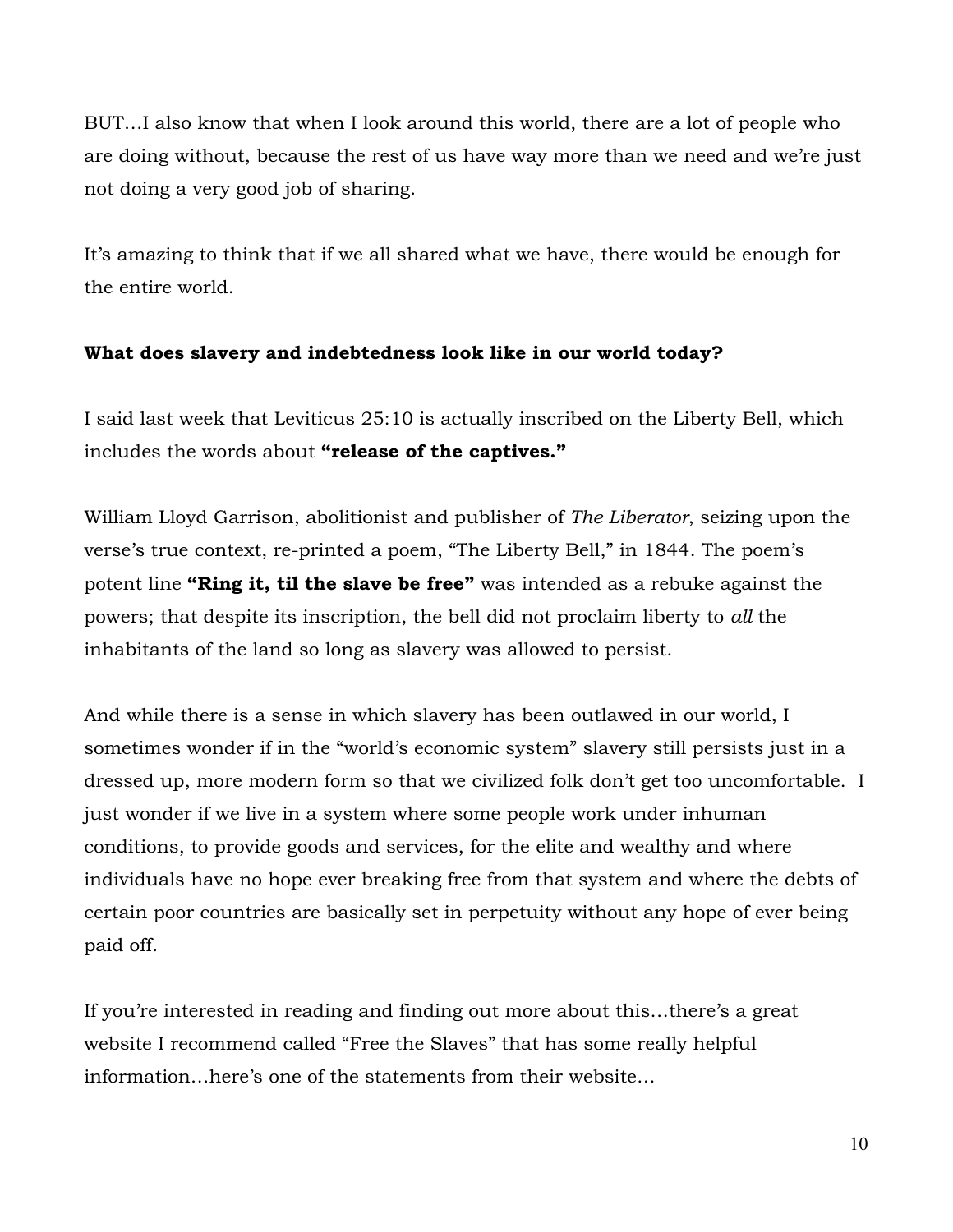**Slavery flows into our homes, offices, and schools through many of the products we buy. Slaves harvest cocoa in West Africa, and it ends up in our chocolate. Slaves make charcoal in Brazil, which is used to run smelters that make steel for our cars. Many food products and raw materials are tainted by slavery—such as tomatoes, tuna, shrimp, cotton, diamonds, iron, sugar, and gold.**

I think I've mentioned two examples of this, that have really challenged me personally over the last year. I'll share them again, because they're so practical and the impact most of us on a daily basis!

**Coffee.** Do you like your coffee? I do, I am a regular and consistent coffee drinker. But have you investigated…how does that coffee get to you…from bean to cup?

What if picking the beans on the other end, is an 11 year old kid who works over 40 hours a week, and get's paid less than 1.00 an hour so that I can have my morning cup of coffee and it the mean he lives in poverty his entire life? Should I know about that? And what is my responsibility as a follower of Jesus according to Jubilee economics?

What about your **cell phone**? This is one that hits hard. Did you know that just about every smartphone, tablet or electric vehicle with a rechargeable battery requires cobalt to charge? Cobalt is a kind of metal. About 60% of the weight of your smartphone is cobalt? More than 60% of the world's supply of cobalt comes from mines in Congo (central Africa)…it is estimated that about 35,000 children work in the mines in Congo to extract cobalt. Doesn't it make you wonder if on the other end your cell phone is 10 year old kid working in a mine? What is my responsibility as a follower of Jesus according to Jubilee economics?

I just wonder if "slavery" and "debt" are still alive and well in our world today.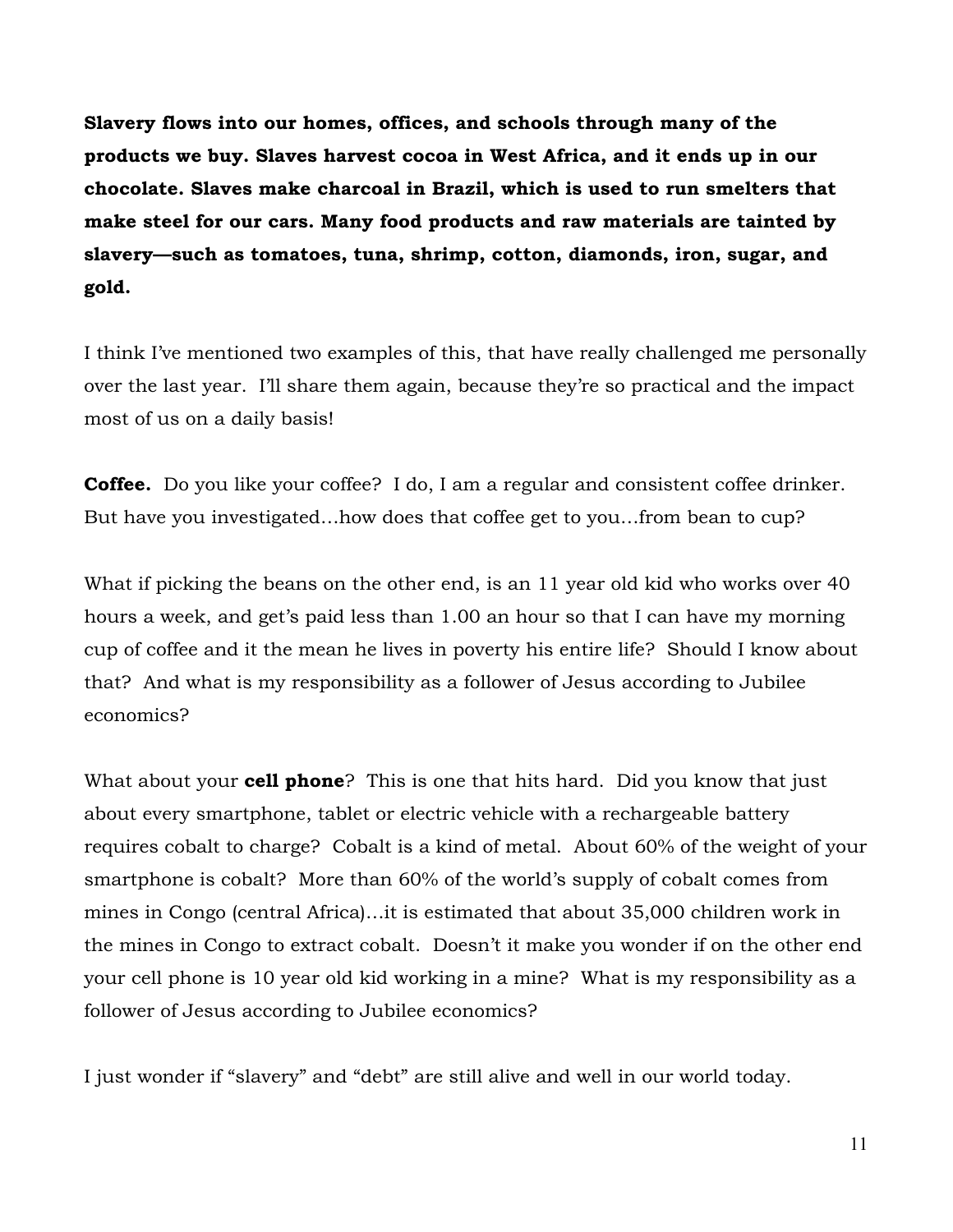Basil was an early church Father, he once said, **"If someone steals someone else's clothes we call them a thief, shouldn't we say the same for a Christian who has extra clothes in his closet while some don't have any?"**

What about a Christian who drinks his cup of coffee or uses his cell phone without any concern for how it got to him? I think Jubilee economics cares about that system.

John Wesley, and we Anabaptists, we love much of his theology, he said one time…**"If I die with more than 10 lbs in my pocket (10\$) may everyone call me a liar and a thief…"**

In other words, my wealth and my resources should be shared with those who don't have as much, that's what Jubilee economics is about.

I heard a story about Rich Mullens one time. Some of you will know his name, as a singer song-writer of some popular worship music…wrote the song "Awesome God." He visited Wheaton College one time and said, *"You evangelicals, you're all into the born again stuff, aren't you?"* And everyone cheered. And he said, *"You should be, because Jesus told Nicodemus one time that unless you are born again you cannot enter the Kingdom of Heaven."* More cheers. Then he said, *"But if you tell me I have to be born again, I'll tell you, you need to go sell all of you have come follow me, cause Jesus told someone that one time, also."* And he said all of a sudden, the cheers stopped, it got real quiet and awkward in that chapel.

And then he said, *"But I guess that's why God invented highlighters, so we can highlight the stuff we like in the Bible and ignore the rest."* (Credit to Shane Claiborne for Rich Mullens story and several of the quotes above)

I told you this Jubilee economics is hard stuff. It hits me right between the eyes. It might be why Jesus told his disciples that it's harder for rich people to enter the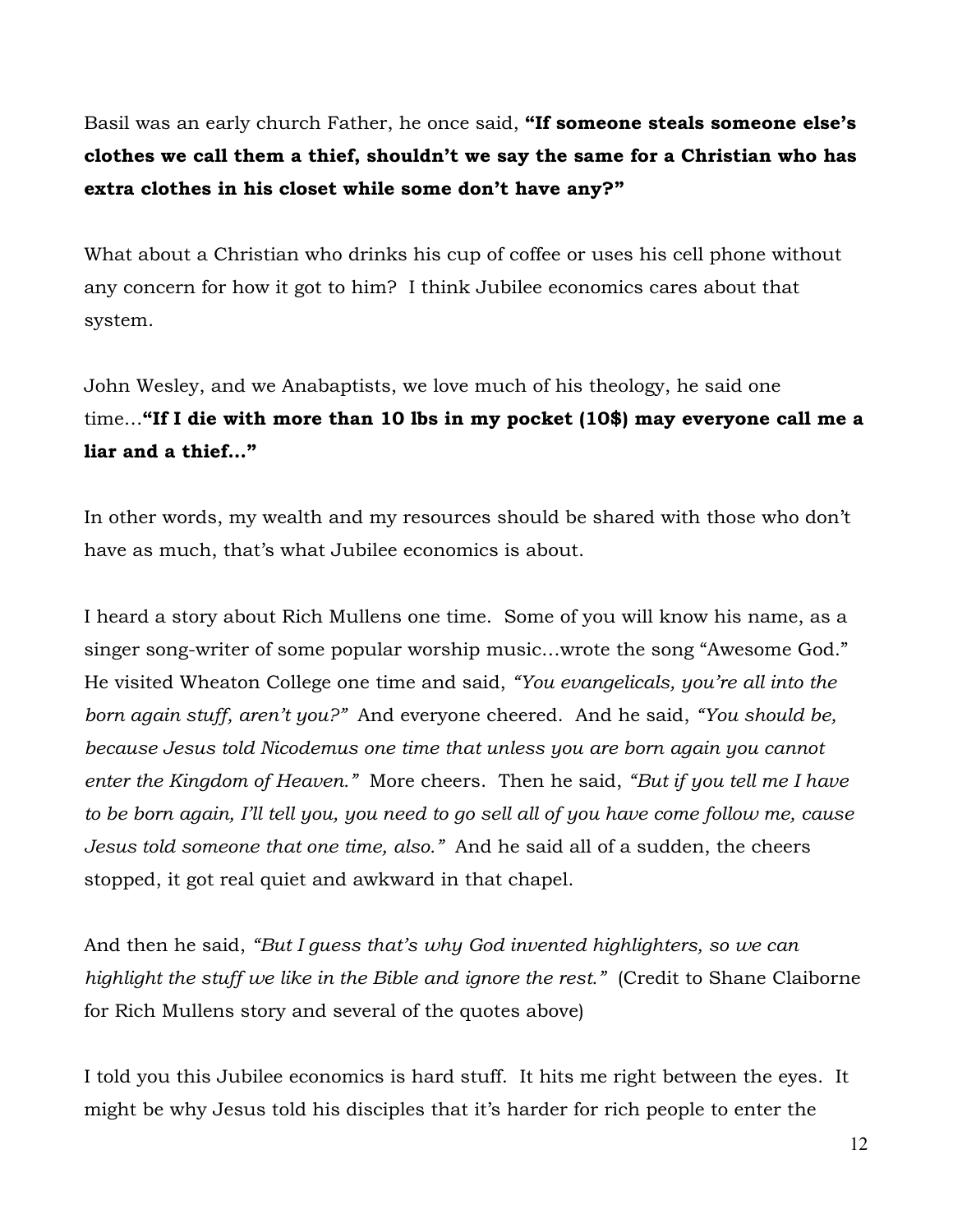Kingdom of Heaven than for a camel to go through the eye of a needle. Cause we like our coffee and our cell phones and we'd rather not consider the how they got to us.

But I do believe that in Jubilee economics, God was trying to create a way to systemically interrupt human greed. It was a way to level the playing field. To redistribute resources and make sure everyone gets a fair shot. And extravagant, even radical gracious sharing and giving were part of God's solution…free the slaves and cancel debts.

Systems, economic or political, that perpetuate poverty or modern forms of slavery and indebtedness (rich get richer and the poor are exploited) or where it becomes easy to ignore or overlook those who have less, are not Kingdom of Heaven systems and followers of Jesus should know and care. This is Jubilee economics.

#### **B. A Closing Thought**

And I told you this hard stuff, isn't it? For me personally in the last couple of months as I've been on my own journey of wrestling with this, there are times it has seemed overwhelming. To the point where it can leave us paralyzed. And honestly that's not my goal. Paralyzed and shame and guilt…these are not helpful and these are not Kingdom of Heaven values. Rather my goal is to have each one us start becoming aware and to begin the process of wrestling with how these Jubilee concepts apply in our lives.

So if I can encourage you in anything this week…**it's to become more aware**. Start becoming more aware of the amount of water you use and especially the amount of water you waste. Using water is good and right. But let's be aware of how much we waste and see if we can begin finding ways to cut back. Become aware of how often you drive your vehicle unnecessarily. Become aware of how certain goods or services come to you? Where does your coffee come from? Your cell phone? Your favorite Tshirt or sneaker brand. Start there. Make a change.